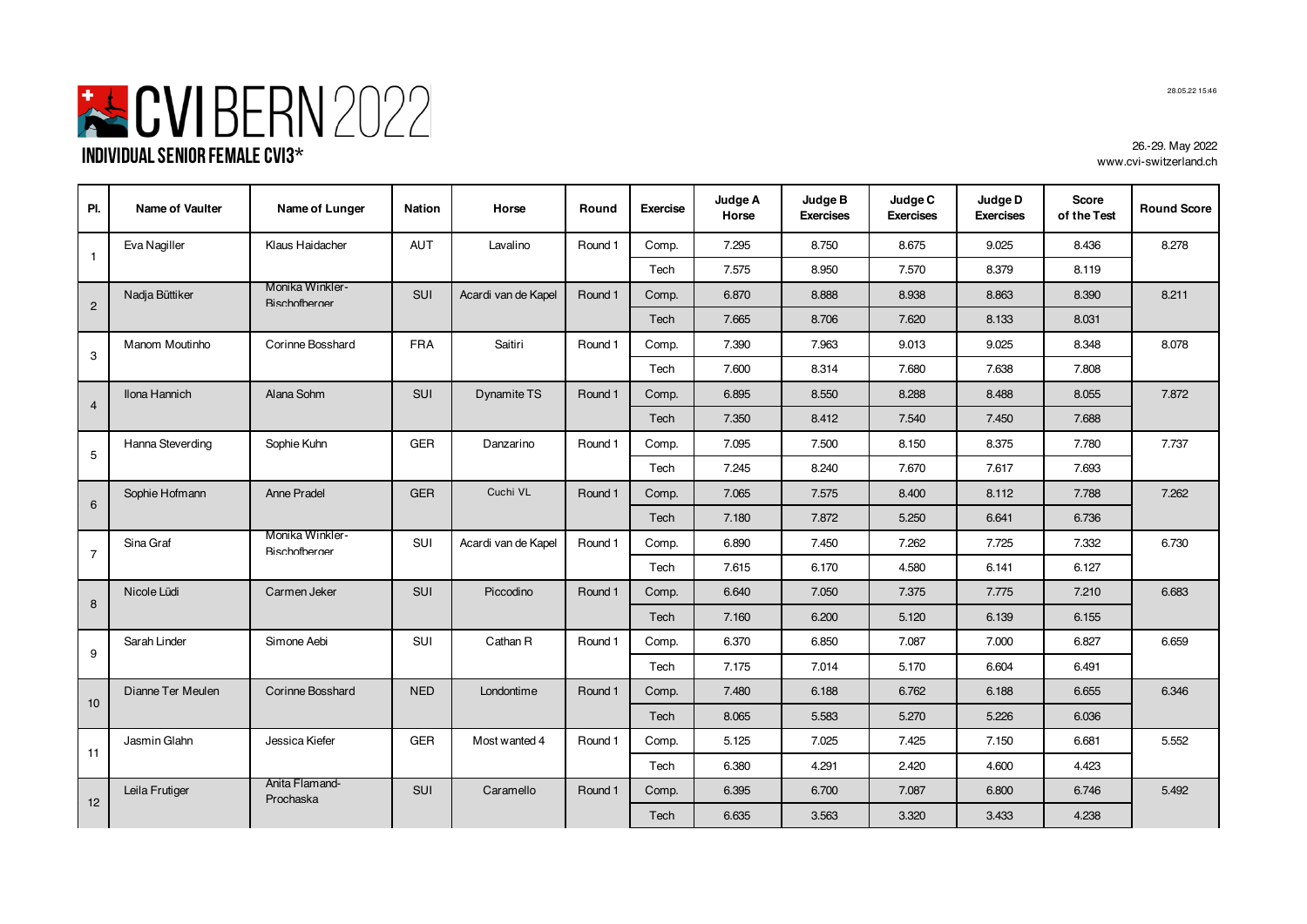| 13 | Ana Schult     | Andrea Boe    | <b>USA</b> | Qualimero OLD   | Round   | Comp. | 6.915 | 6.188 | 6.900 | 7.175 | 6.795 | 5.312 |
|----|----------------|---------------|------------|-----------------|---------|-------|-------|-------|-------|-------|-------|-------|
|    |                |               |            |                 |         | Tech  | 7.340 | 2.395 | 3.030 | 2.550 | 3.829 |       |
| 14 | Selina Schmidt | Eva Bartaguiz | <b>GER</b> | She's the one 2 | Round 1 | Comp. | 6.145 | 5.463 | 6.625 | 5.913 | 6.037 | 3.883 |
|    |                |               |            |                 |         | Tech  | 4.345 | 0.667 | 1.320 | 0.583 | 1.729 |       |

LGGLOBALNET





|   | Jury / Scores      | Round 1 | Round 2 |      |
|---|--------------------|---------|---------|------|
|   |                    | Comp.   | Free    | Free |
|   | Tabea Marfurt      |         | Ð       | C    |
| 2 | Elisabeth Müllner  | R       | А       |      |
| 3 | Krisztina Bence    | C       | R       |      |
|   | Jochen Schilffarth |         |         |      |